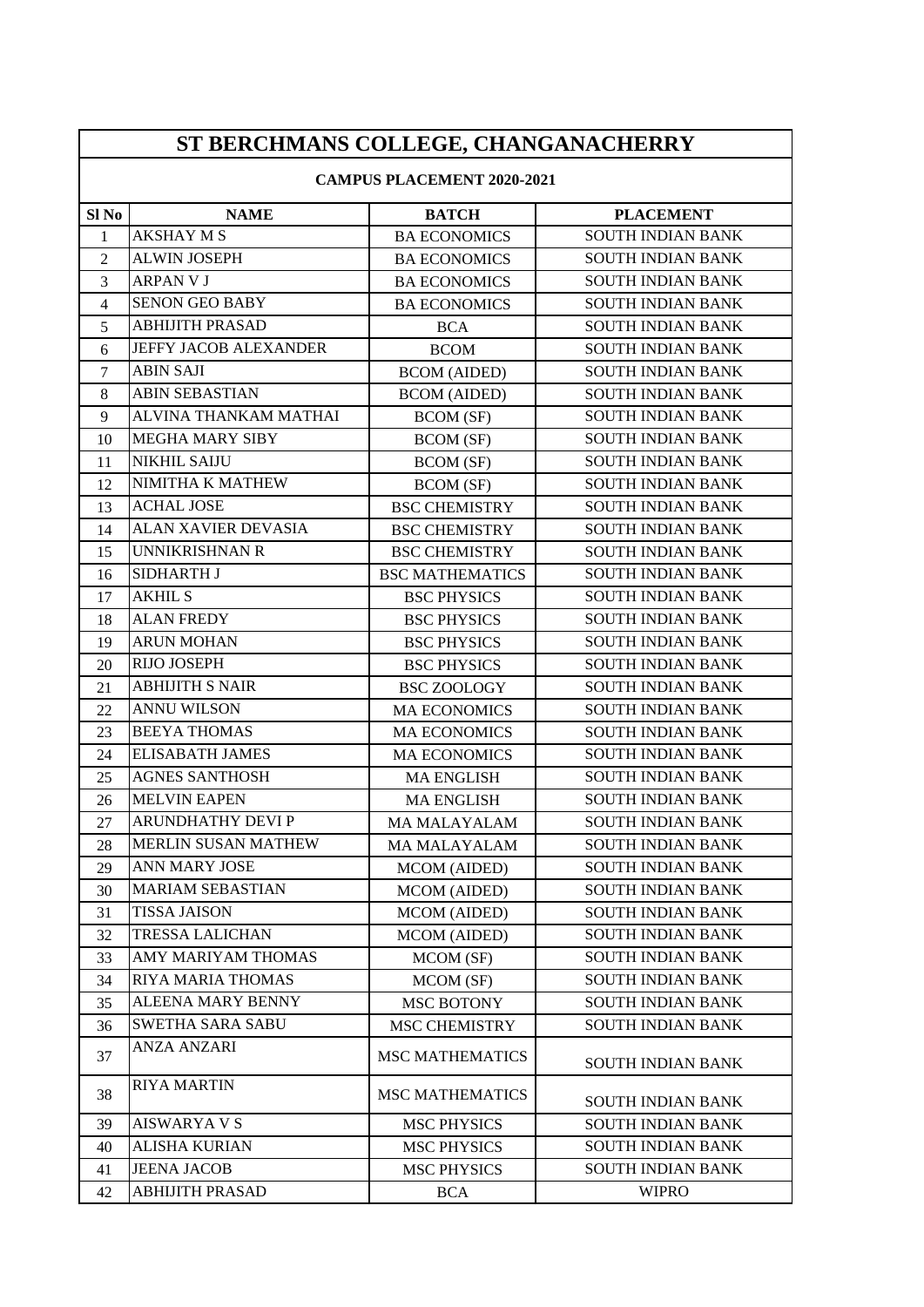| 43 | <b>ALPHIN MATHEW</b>           | <b>BCA</b>                            | <b>WIPRO</b>                                  |
|----|--------------------------------|---------------------------------------|-----------------------------------------------|
| 44 | <b>ROHAN R</b>                 | <b>BCA</b>                            | <b>WIPRO</b>                                  |
| 45 | <b>LINO CHACKO</b>             | <b>BCA</b>                            | <b>WIPRO</b>                                  |
| 46 | <b>CYRIAC JOSE</b>             | <b>BCA</b>                            | <b>WIPRO</b>                                  |
| 47 | <b>JERALDIN J VENADAMPALLY</b> | <b>MSC MATHS</b>                      | <b>ST JOSEPH GHS</b><br><b>CHANGANACHERRY</b> |
| 48 | <b>SEBIN SUNNY</b>             | <b>BCA</b>                            | <b>SAP</b>                                    |
| 49 | <b>ROSLIN JOHN</b>             | <b>MSC MATHS</b>                      | SAHASTRA SEEMA BAL                            |
| 50 | <b>VARGHESE ANTONY</b>         | <b>BSC MATHEMATICS</b>                | <b>MRF</b>                                    |
| 51 | <b>ALBIN GEORGE</b>            | <b>BSC MATHEMATICS</b>                | <b>MRF</b>                                    |
| 52 | <b>ANDREWS TRUMAN</b>          | <b>BSC MATHEMATICS</b>                | <b>MRF</b>                                    |
| 53 | <b>ALIN SIBY</b>               | <b>BSC MATHEMATICS</b>                | <b>MRF</b>                                    |
| 54 | <b>NINAN P OOMMEN</b>          | <b>BSC MATHEMATICS</b>                | <b>MRF</b>                                    |
| 55 | <b>JOYAL JOSEPH</b>            | <b>BSC PHYSICS</b>                    | <b>MRF</b>                                    |
| 56 | <b>NOEL BENNY</b>              | <b>BSC PHYSICS</b>                    | <b>MRF</b>                                    |
| 57 | <b>RIJO JOSEPH</b>             | <b>BSC PHYSICS</b>                    | <b>MRF</b>                                    |
| 58 | <b>RINTO JACOB TOM</b>         | <b>BSC PHYSICS</b>                    | <b>MRF</b>                                    |
| 59 | <b>VISHNU OR</b>               | <b>BSC PHYSICS</b>                    | <b>MRF</b>                                    |
| 60 | <b>ASHWIN SABU</b>             | <b>BSC PHYSICS</b>                    | <b>MRF</b>                                    |
| 61 | <b>GODLY JOHNSON</b>           | <b>BSC PHYSICS</b>                    | <b>MRF</b>                                    |
| 62 | <b>ALEX JOSEPH</b>             | <b>BSC PHYSICS</b>                    | <b>MRF</b>                                    |
| 63 | ALAN XAVIER DEVASIA            | <b>BSC CHEMISTRY</b>                  | <b>MRF</b>                                    |
| 64 | <b>BHEESHMA V</b>              | <b>BSC CHEMISTRY</b>                  | <b>MRF</b>                                    |
| 65 | <b>BINIL BABU SEBASTIAN</b>    | <b>BSC CHEMISTRY</b>                  | <b>MRF</b>                                    |
| 66 | <b>DON SHAJI</b>               | <b>BSC CHEMISTRY</b>                  | <b>MRF</b>                                    |
| 67 | LAL VICKRAMAN NAIR             | <b>BSC CHEMISTRY</b>                  | <b>MRF</b>                                    |
| 68 | PRIBIN KURIAN MATHEW           | <b>BSC CHEMISTRY</b>                  | <b>MRF</b>                                    |
| 69 | <b>ROJI MARTIN</b>             | <b>BSC CHEMISTRY</b>                  | <b>MRF</b>                                    |
| 70 | <b>DIMOS DOMINIC</b>           | <b>BSC CHEMISTRY</b>                  | <b>MRF</b>                                    |
| 71 | <b>DON THOMAS</b>              | <b>BSC CHEMISTRY</b>                  | <b>MRF</b>                                    |
| 72 | <b>ANAND RAVI</b>              | <b>MSC CHEMISTRY</b>                  | <b>MRF</b>                                    |
| 73 | <b>ABHIJITH S NAIR</b>         | <b>BSC ZOOLOGY</b>                    | <b>MRF</b>                                    |
| 74 | <b>AKHIL PM</b>                | <b>BSC ZOOLOGY</b>                    | <b>MRF</b>                                    |
| 75 | <b>ATHUL RAJ A R</b>           | <b>BSC BOTONY</b>                     | <b>MRF</b>                                    |
| 76 | ALEN S ILLIMOOTTIL             | <b>BCOM</b>                           | L&T                                           |
| 77 | <b>CHRIS DAVIS</b>             | <b>BCOM</b>                           | L&T                                           |
| 78 | <b>ABHIJITH PRASAD</b>         | <b>BCA</b>                            | <b>INFOSYS</b>                                |
| 79 | <b>ANAKHAR</b>                 | <b>BCA</b>                            | <b>INFOSYS</b>                                |
| 80 | <b>ROHAN R</b>                 | <b>BCA</b>                            | <b>INFOSYS</b>                                |
| 81 | <b>ARJUNKR</b>                 | <b>BCA</b>                            | <b>INFOSYS</b>                                |
| 82 | <b>LINO CHACKO</b>             | <b>BCA</b>                            | <b>INFOSYS</b>                                |
| 83 | <b>SEBIN SUNNY</b>             | <b>BCA</b>                            | <b>INFOSYS</b>                                |
| 84 | <b>NOEL BENNY</b>              | <b>BSC PHYSICS</b>                    | <b>INFOSYS</b>                                |
| 85 | RIJO JOSEPH                    | <b>BSC PHYSICS</b>                    | <b>INFOSYS</b>                                |
| 86 | <b>ARUN MOHAN</b>              | <b>BSC PHYSICS</b>                    | <b>INFOSYS</b>                                |
| 87 | <b>JUSTIN PHILIP</b>           | <b>BSC PHYSICS</b>                    | <b>INFOSYS</b>                                |
|    |                                |                                       |                                               |
| 88 | SANDRA THERES TES MATHEW       | <b>MSC MATHS</b>                      | IBM INDIA PVT. LTD                            |
| 89 | <b>AISWARYA BABY</b>           | <b>MSC CHEMISTRY</b>                  | <b>FEDERAL BANK</b>                           |
| 90 | <b>NOEL K THOMAS</b>           | <b>MSC COMPUTER</b><br><b>SCIENCE</b> | <b>FEDERAL BANK</b>                           |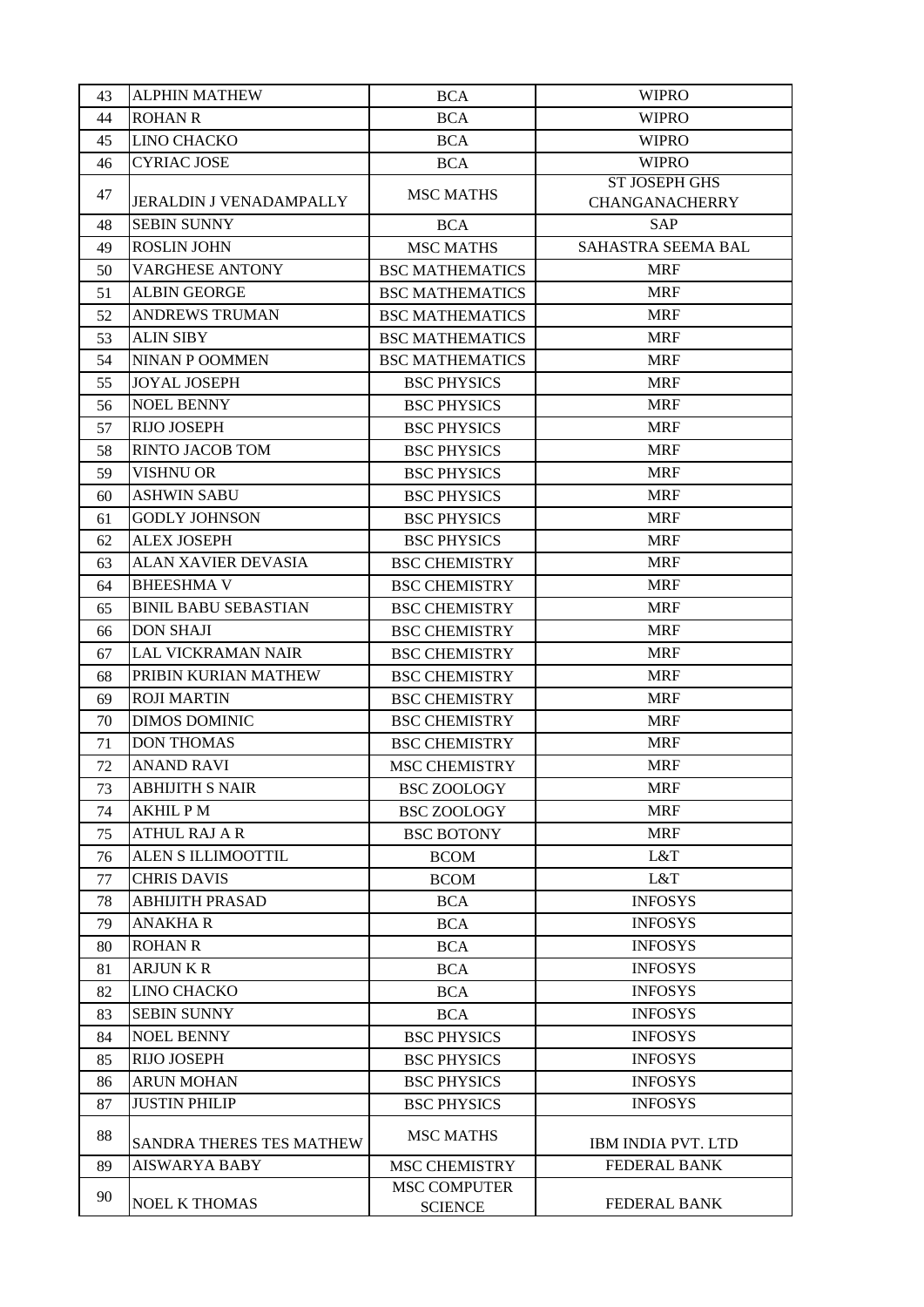| 91  | <b>JOYAL JOSEPH</b>          | <b>BSC PHYSICS</b>  | <b>FEDERAL BANK</b>                                             |
|-----|------------------------------|---------------------|-----------------------------------------------------------------|
| 92  | <b>JEWEL S ATHIKKALAM</b>    | <b>BSC PHYSICS</b>  | <b>FEDERAL BANK</b>                                             |
| 93  | <b>SHERVIN PHILIP DAVID</b>  | <b>BCOM</b>         | <b>FEDERAL BANK</b>                                             |
| 94  | <b>TONY MATHAI</b>           | <b>BCA</b>          | <b>FEDERAL BANK</b>                                             |
| 95  | <b>ABIN SAJI</b>             | <b>B COM</b>        | EY                                                              |
| 96  | <b>SAM V ABRAHAM</b>         | <b>B COM</b>        | EY                                                              |
| 97  | <b>AROMAL O S</b>            | <b>B COM</b>        | EY                                                              |
| 98  | <b>ALEENA DOMINIC</b>        | <b>B COM</b>        | EY                                                              |
| 99  | <b>TOMIN JOSE</b>            | <b>B COM</b>        | EY                                                              |
| 100 | <b>SENON GEO BABY</b>        | <b>BA ECONOMICS</b> | EY                                                              |
| 101 | SIDDHARTH ABY PUNNOSE        | <b>BA ECONOMICS</b> | EY                                                              |
| 102 | <b>VARSHA M NAIR</b>         | <b>MCOM</b>         | EY                                                              |
| 103 | KRISHNENDHU DIVAKARAN        | <b>MCOM</b>         | EY                                                              |
| 104 | <b>SHAMILA B V</b>           | <b>MCOM</b>         | EY                                                              |
| 105 | <b>JOEYS ROSE TOMY</b>       | <b>MCOM</b>         | EY                                                              |
| 106 | <b>SANJAY MOHANDAS</b>       | <b>MCOM</b>         | EY                                                              |
| 107 | <b>SREELAKSHMIP</b>          | <b>MCOM</b>         | <b>ENVESTNET</b>                                                |
| 108 | <b>ALPHIN MATHEW</b>         | <b>BCA</b>          | <b>DELOITTE</b>                                                 |
| 109 | <b>ABHIJITH PRASAD</b>       | <b>BCA</b>          | <b>DELOITTE</b>                                                 |
|     | <b>JINO GEORGE</b>           |                     |                                                                 |
| 110 | <b>ABHIJITH PRASAD</b>       | <b>BCOM</b>         | <b>DELOITTE</b><br><b>COGNIZANT</b>                             |
| 111 |                              | <b>BCA</b>          |                                                                 |
| 112 | <b>BENO GLADSON BENNY</b>    | <b>BCA</b>          | <b>COGNIZANT</b>                                                |
| 113 | <b>AKHIL KURIAN</b>          | <b>MBA</b>          | <b>ITC</b>                                                      |
| 114 | <b>KAVYA SATHEESH</b>        | <b>MBA</b>          | <b>ALLIANZ</b>                                                  |
| 115 | <b>JERISH JAMES</b>          | <b>MBA</b>          | <b>AMRUT ENERGY</b>                                             |
| 116 | <b>JORTIN SHAJI</b>          | <b>MBA</b>          | <b>ASCENT MEDITECH LIMITED</b>                                  |
| 117 | V ANANDA KRISHNAN            | <b>MBA</b>          | ASIAN PAINTS LTD- 6.25 LPA CTC.                                 |
| 118 | <b>S SHAHID</b>              | <b>MBA</b>          | <b>BIG BASKET</b>                                               |
| 119 | <b>ABRAHAM JOSE</b>          | <b>MBA</b>          | <b>BIG BASKET</b>                                               |
| 120 | <b>OUSEAN DANNY</b>          | <b>MBA</b>          | <b>BIG BASKET</b>                                               |
| 121 | <b>FATHIMA RASHEED</b>       | <b>MBA</b>          | <b>BIG BASKET</b>                                               |
| 122 | <b>TITTO JOSEPH VARGHESE</b> | <b>MBA</b>          | <b>BYJU'S</b>                                                   |
| 123 | <b>VISHNU SOMAN</b>          | <b>MBA</b>          | <u> ccuriicud - c utita</u><br>DEVELOPMENT EXECUTIVE -<br>10IDA |
| 124 | <b>BINNY TREESA GEORGE</b>   | <b>MBA</b>          | CEASEFIRE INDUSTRIES PVT.<br><b>LTD</b>                         |
| 125 | <b>DENNAMOL GEORGE</b>       | <b>MBA</b>          | <b>CEASEFIRE INDUSTRIES PVT.</b><br><b>LTD</b>                  |
| 126 | <b>ELSA FRANCIS</b>          | <b>MBA</b>          | CEASEFIRE INDUSTRIES PVT.<br><b>LTD</b>                         |
| 127 | <b>OSHIN KJ</b>              | <b>MBA</b>          | <b>CEASEFIRE INDUSTRIES PVT.</b><br><b>LTD</b>                  |
| 128 | <b>ALMITHA MARTIN</b>        | <b>MBA</b>          | <b>EDYODA</b>                                                   |
| 129 | <b>CHARLES TOM JOSEPH</b>    | <b>MBA</b>          | <b>ELASTICRUN</b>                                               |
| 130 | <b>GOKUL S KUMAR</b>         | <b>MBA</b>          | <b>ELASTICRUN</b>                                               |
| 131 | <b>NIGHIL PRAKASH</b>        | <b>MBA</b>          | <b>ELASTICRUN</b>                                               |
|     |                              |                     |                                                                 |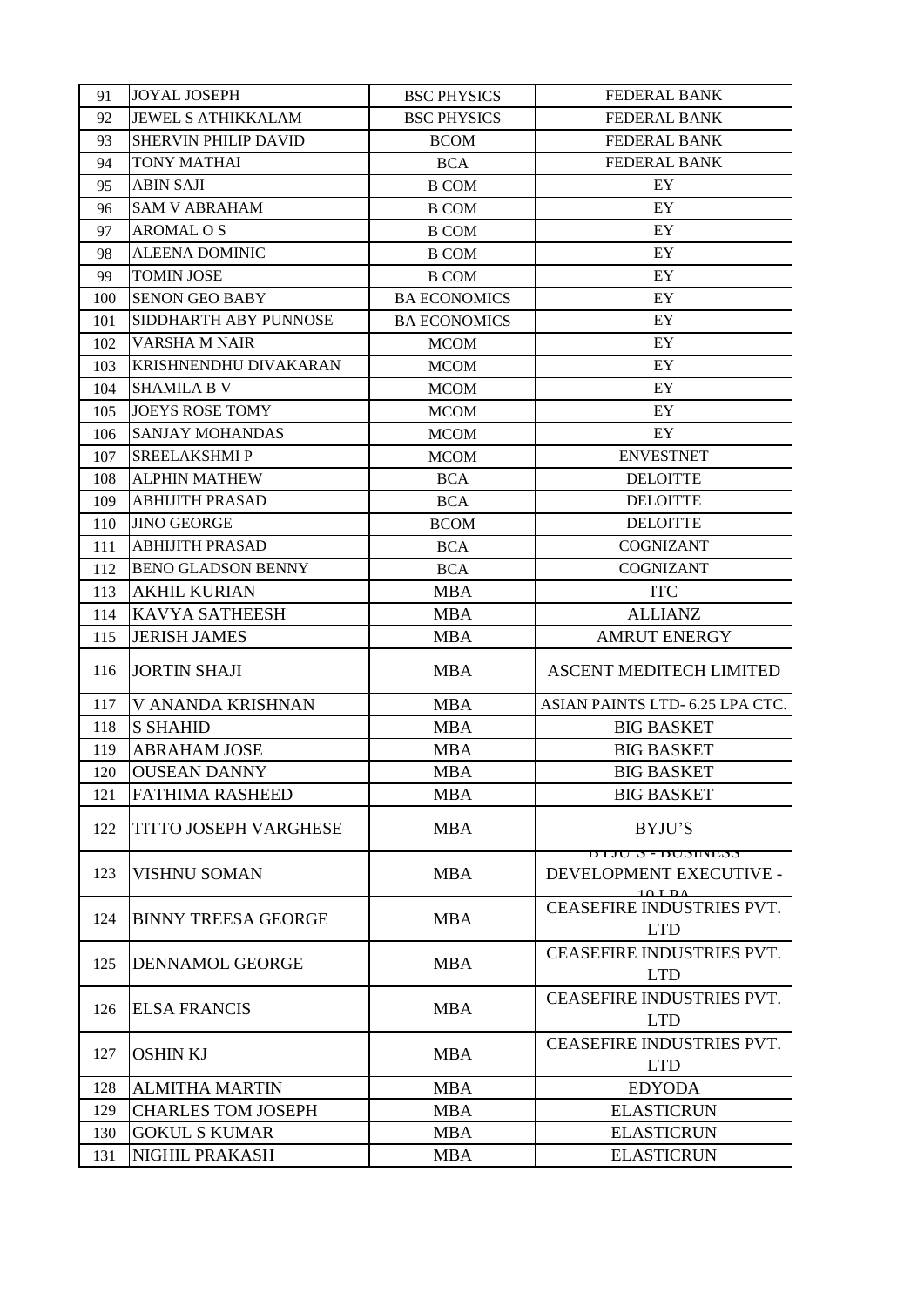| 132 | <b>AMALA THOMAS</b>         | <b>MBA</b> | <b>ENVESTNET ASSET</b><br>MANAGEMENT (INDIA) PVT.<br><b>LTD</b> |
|-----|-----------------------------|------------|-----------------------------------------------------------------|
| 133 | <b>JINI ROSE JAMESON</b>    | <b>MBA</b> | <b>ENVESTNET ASSET</b><br>MANAGEMENT (INDIA) PVT.<br><b>LTD</b> |
| 134 | <b>PRANAV K P</b>           | <b>MBA</b> | <b>ENVESTNET ASSET</b><br>MANAGEMENT (INDIA) PVT.<br><b>LTD</b> |
| 135 | <b>CHARLET GEORGE</b>       | <b>MBA</b> | <b>ENVESTNET ASSET</b><br>MANAGEMENT (INDIA) PVT.<br><b>LTD</b> |
| 136 | <b>BINUMOL ABRAHAM</b>      | MBA        | <b>ESAF</b>                                                     |
| 137 | ALEENA SARA KURUVILLA       | <b>MBA</b> | <b>ESAF</b>                                                     |
| 138 | <b>ASHNA JOSEPH</b>         | <b>MBA</b> | <b>ESAF</b>                                                     |
| 139 | <b>SUSAN MATHEW</b>         | <b>MBA</b> | <b>ESAF</b>                                                     |
| 140 | <b>SNEHA MATHEW</b>         | <b>MBA</b> | <b>EXPERION TECHNOLOGIES'S</b>                                  |
| 141 | LINO SEBASTIAN              | <b>MBA</b> | <b>EXPERION TECHNOLOGIES'S</b>                                  |
| 142 | <b>ALAN JOSEPH</b>          | <b>MBA</b> | EY                                                              |
| 143 | NIMMY K MATHEW              | <b>MBA</b> | EY                                                              |
| 144 | <b>RICHA ANNA SAM</b>       | <b>MBA</b> | EY                                                              |
| 145 | <b>RIYA LIZ ABRAHAM</b>     | <b>MBA</b> | EY                                                              |
| 146 | <b>ANU M BABURAJ</b>        | <b>MBA</b> | EY                                                              |
| 147 | <b>KAROLIN JOB</b>          | <b>MBA</b> | EY                                                              |
| 148 | JOMOL P J                   | <b>MBA</b> | <b>EY AND CSB</b>                                               |
| 149 | <b>BINU BENNY</b>           | <b>MBA</b> | <b>FEDERAL BANK</b>                                             |
| 150 | <b>VARGHESE K S</b>         | <b>MBA</b> | <b>FEDERAL BANK</b>                                             |
| 151 | <b>ALEENA ROSE SANTHOSH</b> | <b>MBA</b> | <b>GRAND HYPER</b>                                              |
| 152 | <b>GEORVIN SUNNY</b>        | <b>MBA</b> | <b>HDFC</b>                                                     |
| 153 | TOM CHACKO                  | <b>MBA</b> | HDFC-2.4 LPA                                                    |
| 154 | <b>AMALA P ROSE</b>         | <b>MBA</b> | <b>IHS MARKIT</b>                                               |
| 155 | <b>CRISPIN MATHEWS</b>      | <b>MBA</b> | <b>KPMG</b>                                                     |
| 156 | <b>SHARON ACHU MATHEW</b>   | <b>MBA</b> | <b>KPMG</b>                                                     |
| 157 | <b>AKHIL DEV S</b>          | <b>MBA</b> | LINKWAYS TECHNOLOGIES                                           |
| 158 | <b>ATHULYA KRISHNAN</b>     | <b>MBA</b> | LINKWAYS TECHNOLOGIES                                           |
| 159 | <b>JEENA TREESA JOSEPH</b>  | <b>MBA</b> | <b>TATA ELXSI AND CSB</b>                                       |
| 160 | <b>ALFIYA SHANAVAS</b>      | <b>MBA</b> | <b>TOPPR</b>                                                    |
| 161 | <b>SONU V SUNNY</b>         | <b>MBA</b> | <b>TURBOLUX PAINTS</b>                                          |
| 162 | <b>EBIN MATHEW</b>          | <b>MBA</b> | <b>TURBOLUX PAINTS</b>                                          |
| 163 | <b>NAVEEN JO MATHEW</b>     | <b>MBA</b> | <b>TURBOLUX PAINTS</b>                                          |
| 164 | <b>RENJITH SASI</b>         | <b>MBA</b> | <b>TURBOLUX PAINTS</b>                                          |
| 165 | <b>JESTIN GEORGE</b>        | <b>MBA</b> | UGI, DUBAI WITH 6.25 LPA<br>INTERNATIONAL PLACEMENT             |